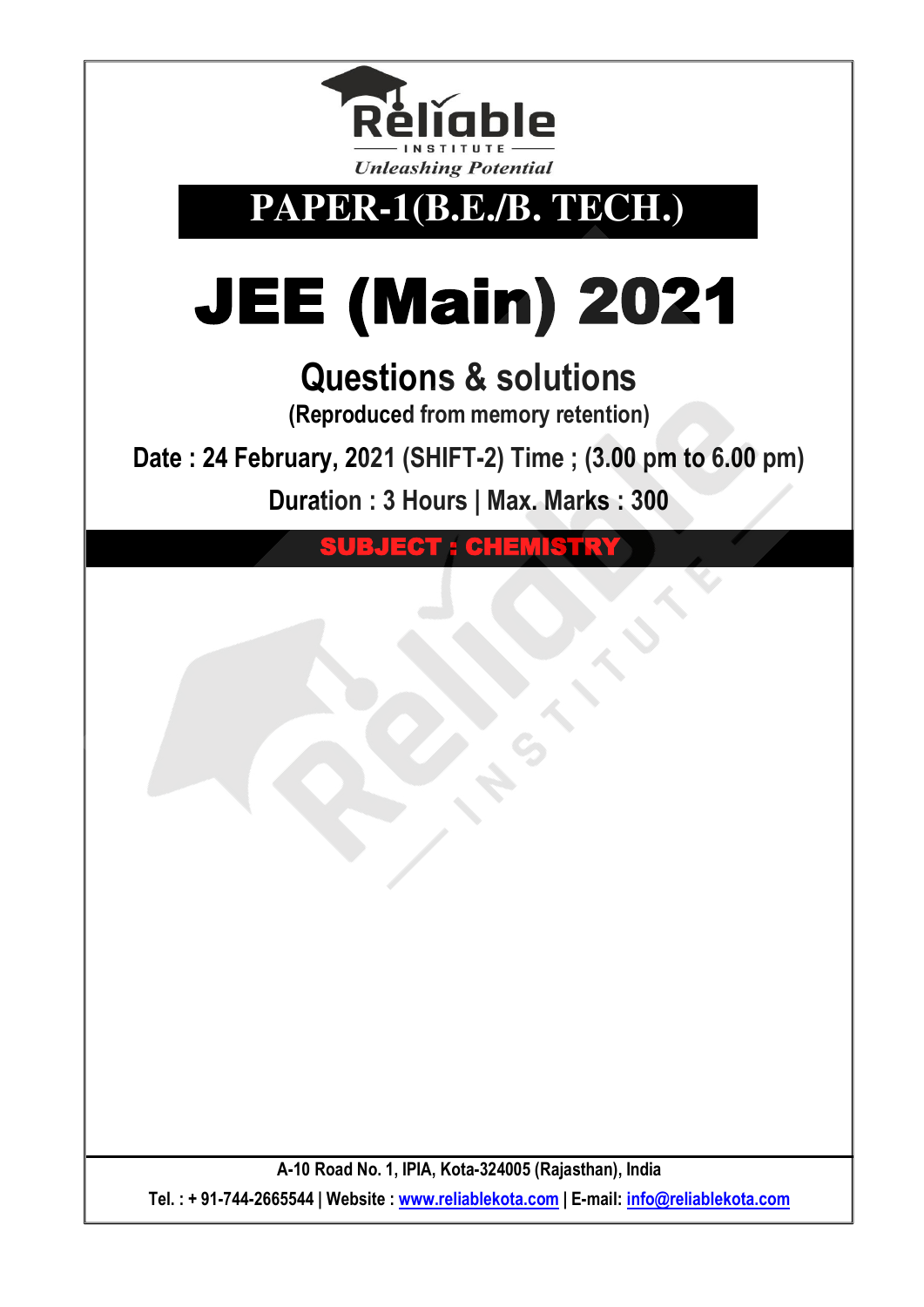

Réliable

### **CHEMISTRY**

**1.** Compare the rate of aromatic nucleophilic substitution reaction of the following compounds



**visit us at: www.reliablekota.com, Email: info@reliablekota.com Call us: +91-744-2665544**

**2**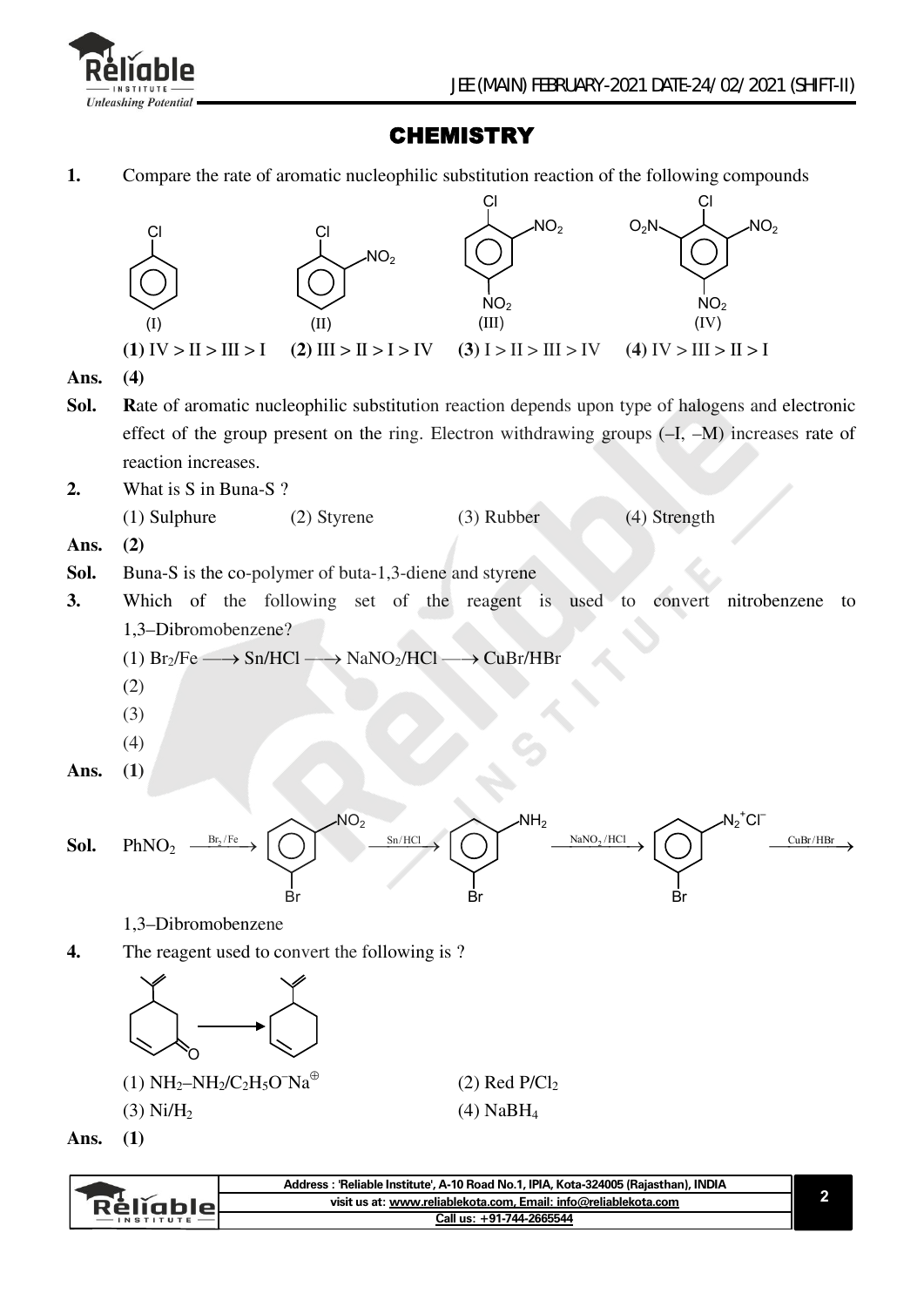



**5.** Match the following

- **Column I Column II**
- 
- (b) Morphine (q) Analgesic
- (c) Norethindrone (r) Tranquilizer
- (d) Vitamin B-12 (s) Antifertility

(a) Valium (p) Pernicious anaemia

- 
- 
- 
- Ans.  $a \rightarrow r$ ;  $b \rightarrow q$ ;  $c \rightarrow s$ ;  $d \rightarrow p$
- **6. Statement –I** : BOD is the parameter that can be helpful for survival of aquatic life. **Statement – II** : Optimum value of BOD is 6.5 ppm.
	- (1) Statement I is true ,Statement II is false
	- (2) Statement I is false ,Statement II is true
	- (3) Statement I , II both are true
	- (4) Statement I , II both are false
- **Ans.** (1)

Ans.

**7.** How many of the following amines can be prepared by Gabriel phthalimide synthesis ?

(i) 
$$
\bigodot
$$
  $CH_2-NH_2$   
\n(ii)  $\bigodot$   $NH_2$   
\n(iii)  $CH_3-NH_2$   
\n(iv)  $CH_3-CH_2-NH_2$   
\n(3)

- **Sol.** Only aliphatic amines can be prepared by Gabriel phthalimide synthesis.
- **8.** Which of the following compound cannot be prepared by the reaction of alkyne with  $HgSO_4/dil.H_2SO_4?$

$$
(1) CH3CHO \t(2) CH3
$$

 $CH_2CHO$  (3)  $CH_3COCH_2CH_3$  (4)

O

#### **Ans.** (2)

**9.** Diazonium salt of which of the following will give coloured dye on reaction with  $\beta$ -Napthol in NaOH



**Ans.** (4)

**Sol.** Only aromatic Primary amines will gives Dye test.

|         | Address : 'Reliable Institute', A-10 Road No.1, IPIA, Kota-324005 (Raiasthan), INDIA |  |
|---------|--------------------------------------------------------------------------------------|--|
| кешапія | visit us at: www.reliablekota.com, Email: info@reliablekota.com                      |  |
|         | Call us: +91-744-2665544                                                             |  |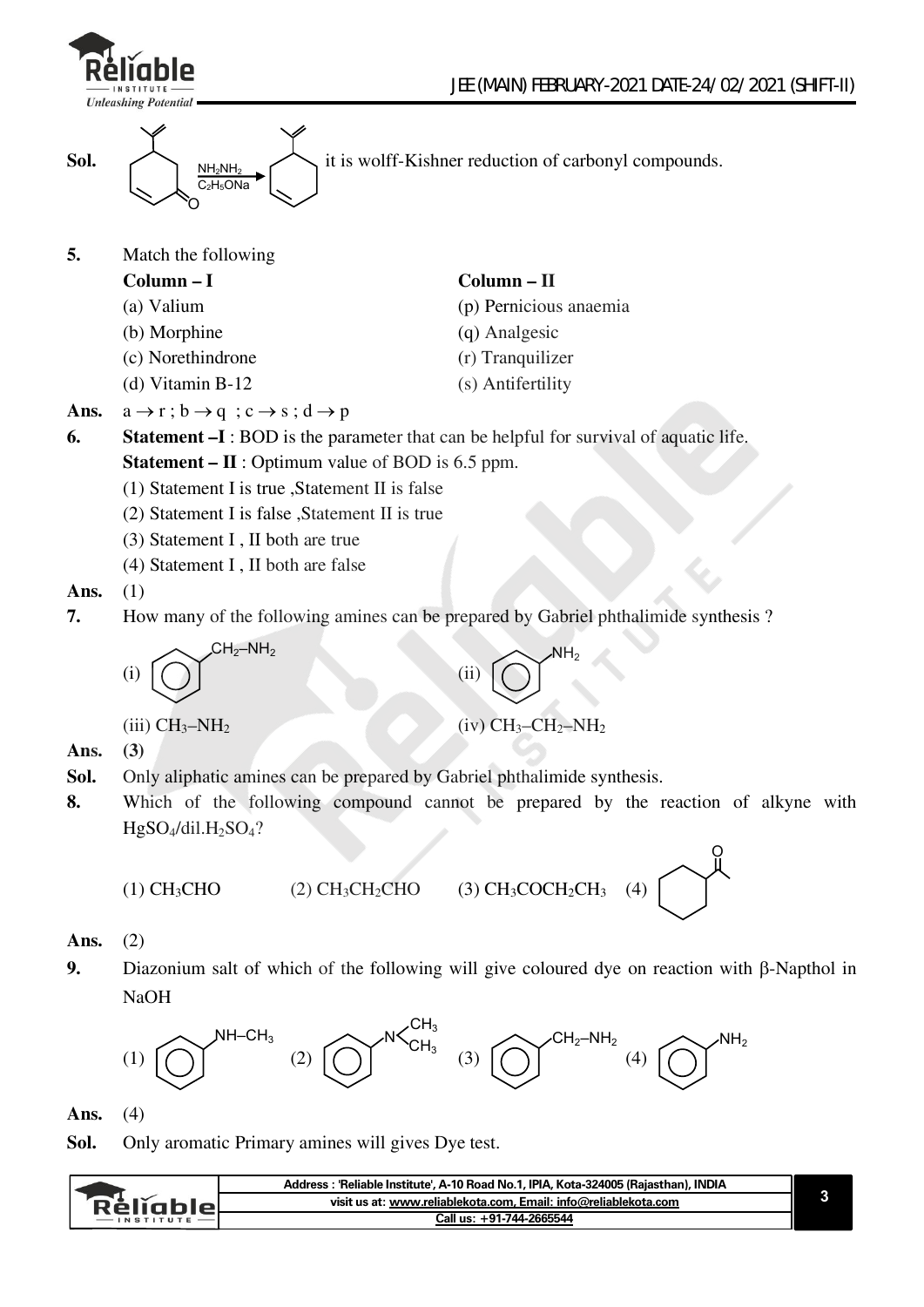

- **10.** The correct bond angle  $\&$  shape of  $I_3^-$  is
	-
	-
	- (1) Linear  $& 180^\circ$  (2) Trigonal pyramidal  $& 120^\circ$
	- (3) V-shape &  $120^{\circ}$  (4) T-shape &  $109^{\circ} 28'$
- **Ans. (1)**

Sol. I I – sp<sup>3</sup>d hybridisation

Linear shape  $\angle I$ –I–I = 180°

**11.** Correct statements

(a) K.E. 
$$
\propto \frac{z^2}{n^2}
$$

- (b) (nv)  $\propto z^2$
- (c) Frequency  $\propto \frac{z^3}{4}$ 3 z n
- (d) Electrostatic force  $\propto \frac{z^3}{4}$ 4 z n
- (1) a  $\&$  d are correct (2) a  $\&$  b are correct
- 
- (3) b  $\&$  c are correct (4) b  $\&$  d are correct

**Ans. (1)** 

- **12.** Which of the following is incorrect?
	- (1)  $Cr_2O_3$  is Amphoteric (2)  $RuO_4$  is oxidising agent
	-

(3) VOSO<sub>4</sub> is reducing agent (4) Ruby appears due to presence of  $\text{Co}^{3+}$ 

#### **Ans. (4)**

- **13.** Which of the following order of melting point is correct
	- (1)  $\text{LiF} > \text{LiCl}$ ,  $\text{NaCl} > \text{MgO}$  (2)  $\text{LiF} < \text{LiCl}$ ,  $\text{NaCl} > \text{MgO}$ 
		- (3)  $\text{LiF} > \text{LiCl}$ ,  $\text{NaCl} < \text{MgO}$  (4)  $\text{LiF} < \text{LiCl}$ ,  $\text{NaCl} > \text{MgO}$
- **Ans. (3 )**
- **Sol.** Lattice energy  $\propto |Z^*||Z^-$

$$
\propto \frac{1}{r^+ + r^-}
$$

LiF LiCl

Size

[charge are same]

Lattice energy  $|LiF > LiCl$ 

 $<sup>-</sup> <$  Cl<sup>-</sup></sup>

**Address : 'Reliable Institute', A-10 Road No.1, IPIA, Kota-324005 (Rajasthan), INDIA 4 visit us at: www.reliablekota.com, Email: info@reliablekota.com** Rélĭable **Call us: +91-744-2665544**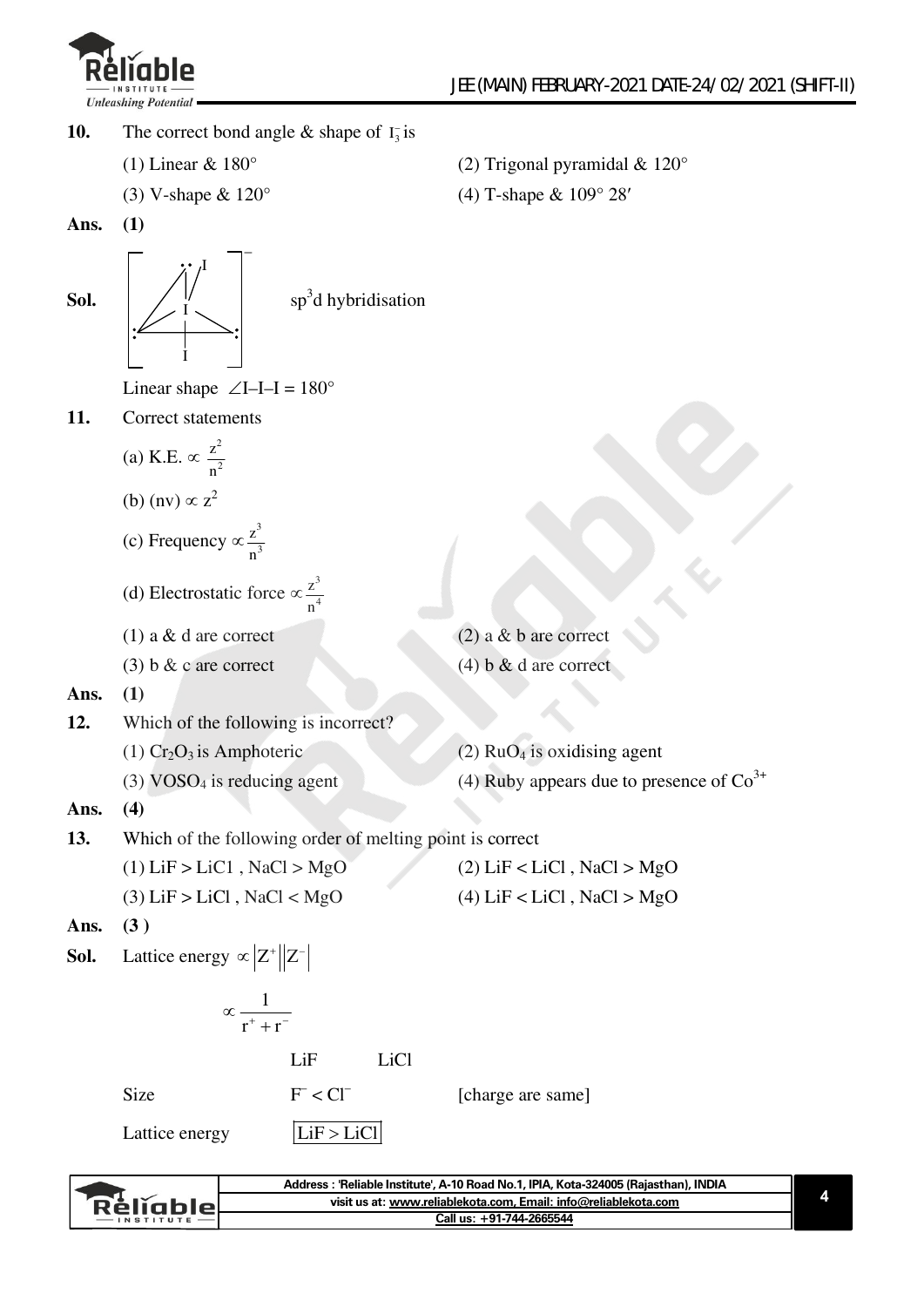

|      | $NaCl \longrightarrow Na^{\oplus} + Cl^{-}$                                                   | $ Z^*  Z^-  = 1 \times  1  = 1$                                                                                                                                                            |
|------|-----------------------------------------------------------------------------------------------|--------------------------------------------------------------------------------------------------------------------------------------------------------------------------------------------|
|      | $MgO \longrightarrow$ $Mg^{+2}$ + $O^{-2}$                                                    | $ 2  -2 =4$                                                                                                                                                                                |
|      | MgO > NaCl<br>Lattice energy                                                                  |                                                                                                                                                                                            |
|      | Charge dominate over size                                                                     |                                                                                                                                                                                            |
| 14.  | Spin only magnetic moment of the following complexes                                          |                                                                                                                                                                                            |
|      | $[FeCl4]2–, [CO (ox)3]3–, MnO42–$                                                             |                                                                                                                                                                                            |
|      | $(1)$ 4.9, 0, 1.76 BM                                                                         | $(2)$ 5.9, 1.73 BM                                                                                                                                                                         |
|      | $(3)$ 1.73, 2.83, 0 BM                                                                        | $(4)$ 2.83, 6.9, 0 BM                                                                                                                                                                      |
| Ans. | (1)                                                                                           |                                                                                                                                                                                            |
| Sol. |                                                                                               | $\left[ \text{FeCl}_4 \right]^{2}$ Contain Fe <sup>+2</sup> in tetrahedral complex. Its configuration is e <sub>g</sub> <sup>2,1</sup> t <sub>2g</sub> <sup>1,1,1</sup> it have 4 unpaired |
|      |                                                                                               | electron in $\left[\text{Co}(\text{ox})_3\right]^{3-}$ Co <sup>+3</sup> have configuration $t_{2y}^{2,2,2}$ eg <sup>0,0</sup> MnO <sub>4</sub> <sup>2</sup> have Mn in +6 oxidation        |
|      | state and configuration of Mn is $e_g^{1,0} t_{2g}^{0,0,0}$                                   |                                                                                                                                                                                            |
| 15.  | $\alpha$ -sulphur, $\beta$ -Sulphur, $S_2 \rightarrow$ find how many are paramagnetic         |                                                                                                                                                                                            |
| Ans. | (1)                                                                                           |                                                                                                                                                                                            |
| Sol. |                                                                                               | In S <sub>2</sub> , like O <sub>2</sub> two unpaired electron are present, $\alpha \& \beta$ - sulphur have S <sub>8</sub> ring which are                                                  |
|      | diamagnetic                                                                                   |                                                                                                                                                                                            |
| 16.  | Which of the following can be used for clotting of blood efficiently?                         |                                                                                                                                                                                            |
|      | (1) NaHCO <sub>3</sub> (2) FeCl <sub>3</sub>                                                  | $(3)$ FeSO <sub>4</sub><br>(4) $Mg(HCO3)2$                                                                                                                                                 |
| Ans. | (2)                                                                                           |                                                                                                                                                                                            |
| Sol. |                                                                                               | Blood is a negative charged Sol. Therefore according hardy-Schulz rule Fe <sup>+3</sup> cation have highest                                                                                |
|      | coagulation power. Therefore FeCl <sub>3</sub> can be used for clotting of blood efficiently. |                                                                                                                                                                                            |
| 17.  | $3C_2H_2 \longrightarrow C_6H_6(\ell)$                                                        |                                                                                                                                                                                            |
|      | given that                                                                                    |                                                                                                                                                                                            |
|      | $G_m^{\circ}$ (C <sub>2</sub> H <sub>2</sub> ) = 2.4 $\times$ 10 <sup>5</sup> J               |                                                                                                                                                                                            |
|      | $G_m^{\circ} (C_6H_6) = -1.4 \times 10^5 J$                                                   |                                                                                                                                                                                            |
|      | Find $log_{10} k$ at 25°C                                                                     |                                                                                                                                                                                            |

**Ans. (150.72)** 

|         | . INDIA<br>: 'Reliable Institute'. A-10 Road No.1. IPIA. Kota-324005 (Raiasthan). '<br>Address |  |
|---------|------------------------------------------------------------------------------------------------|--|
| кешарія | visit us at: www.reliablekota.com, Email: info@reliablekota.com                                |  |
|         | Call us: +91-744-2665544                                                                       |  |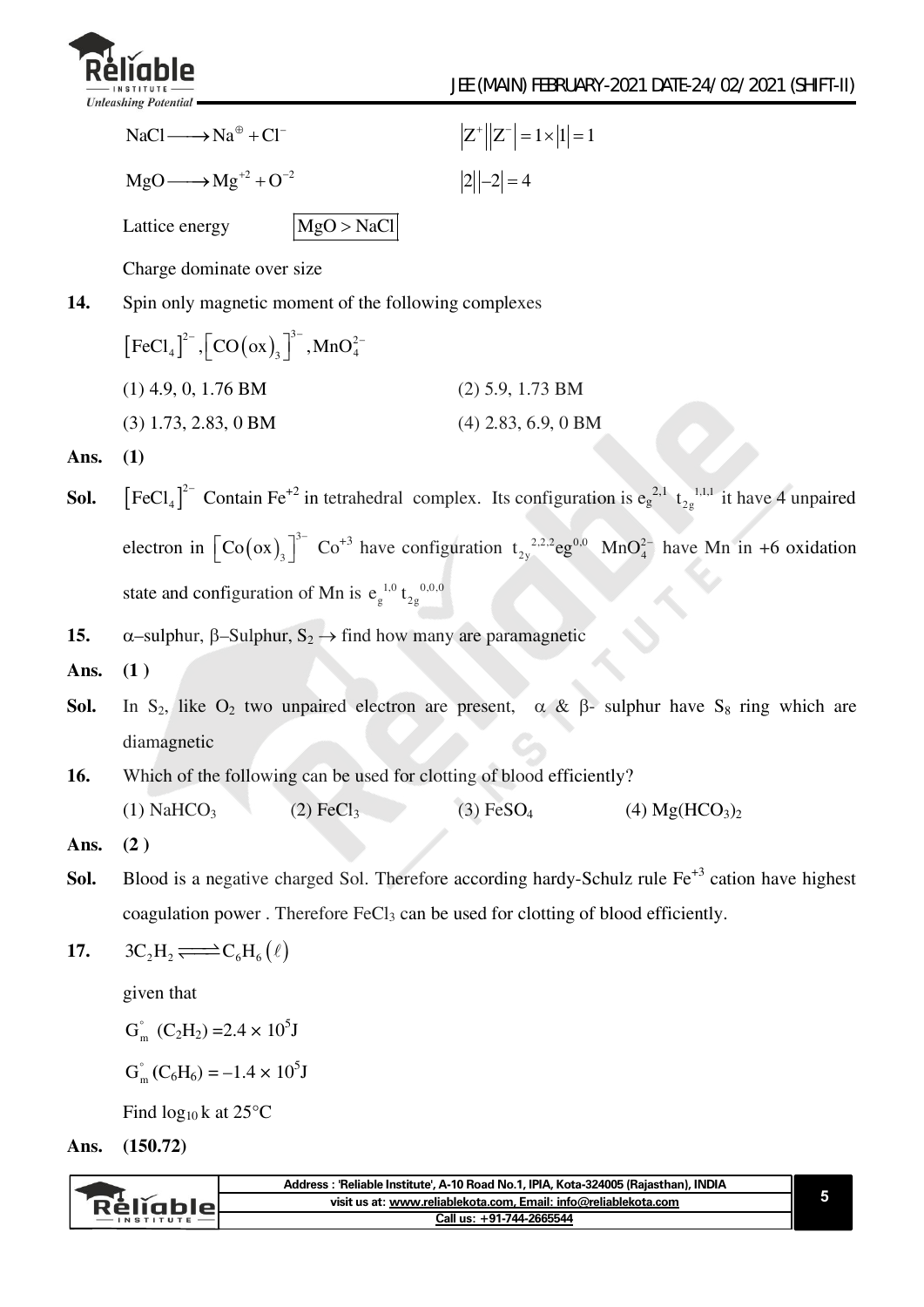

**Sol.**  $\Delta G^{\circ} = (G_M^{\circ})_{C_6H_6} - 3(G_M^{\circ})_{C_2H_2}$  $=-1.4 \times 10^5 - 3 \times 2.4 \times 10^5$  $=-8.6 \times 10^5$  Joule  $-2.303RT \log_{10} k = -8.6 \times 10^5$  $-2.303 \times 8.314 \times 298 \log_{10} k = -8.6 \times 10^5$  $log_{10} k = 150.72$ **18.** 1.86 gm of aniline is converted into acetanilide with 90% efficiency. Mass of acetanilide formed is  $[X] \times 10^{-2}$  gm **Ans.**  $243 \times 10^{-2}$ **Sol.**  $\rm \ \ Ph - NH_2 \xrightarrow{Ac_2O \ \ or \ \ CH_3COCl, \ \ Pyridine \ \ } \ \ Ph - NH - \ddot C - CH_3$ O ||  $Ph-NH-\ddot{C}-CH$  $(C_6H_7N)$  Acetanilide  $(C_8H_9NO)$ 1.86 g Molar mass  $= 93$  Molar mass  $= 135$ 93 g aniline produces 135 g acetanilide 1.86 g aniline produces  $\frac{135 \times 1.86}{22}$ 93  $\frac{\times 1.86}{\times 2.70 \text{ g}}$ \* At 90% efficiency of reaction it produces =  $\frac{2.70 \times 90}{1.00 \times 10^{-4}}$ 100  $\frac{\times 90}{2}$  = 2.43 g Ans.  $243 \times 10^{-2}$ **19.** Freezing point of  $C_6H_6(\ell)$  is 5.5°C. If 10g of  $C_4H_{10}$  is mixed with 200g of  $C_6H_6(\ell)$ . Calculate freezing point of solution  $k_f = 5.12$ °C/m. **Ans. (**1.09°C**) Sol.**  $\Delta T_f = k_f \times m$  $= 5.12 \times \frac{10}{58} \times \frac{1000}{200} = 4.41 \,^{\circ}\text{C}$  $\Delta \text{T}_\text{F}$  =  $(\text{T}_\text{F})_\text{Solvent}$  -  $(\text{T}_\text{F1})_\text{Solution}$  $4.41^{\circ}\text{C} = 5.5 - \left(\text{T}_{\text{F}_1}\right)_{\text{Solution}}$  $(T_{F_1})_{\text{Solution}} = 5.5 - 4.41 = 1.09$ °C

| visit us at: www.reliablekota.com. Email: info@reliablekota.com<br>Rèliablel | Address : 'Reliable Institute', A-10 Road No.1, IPIA, Kota-324005 (Raiasthan), INDIA |
|------------------------------------------------------------------------------|--------------------------------------------------------------------------------------|
|                                                                              |                                                                                      |
|                                                                              | Call us: +91-744-2665544                                                             |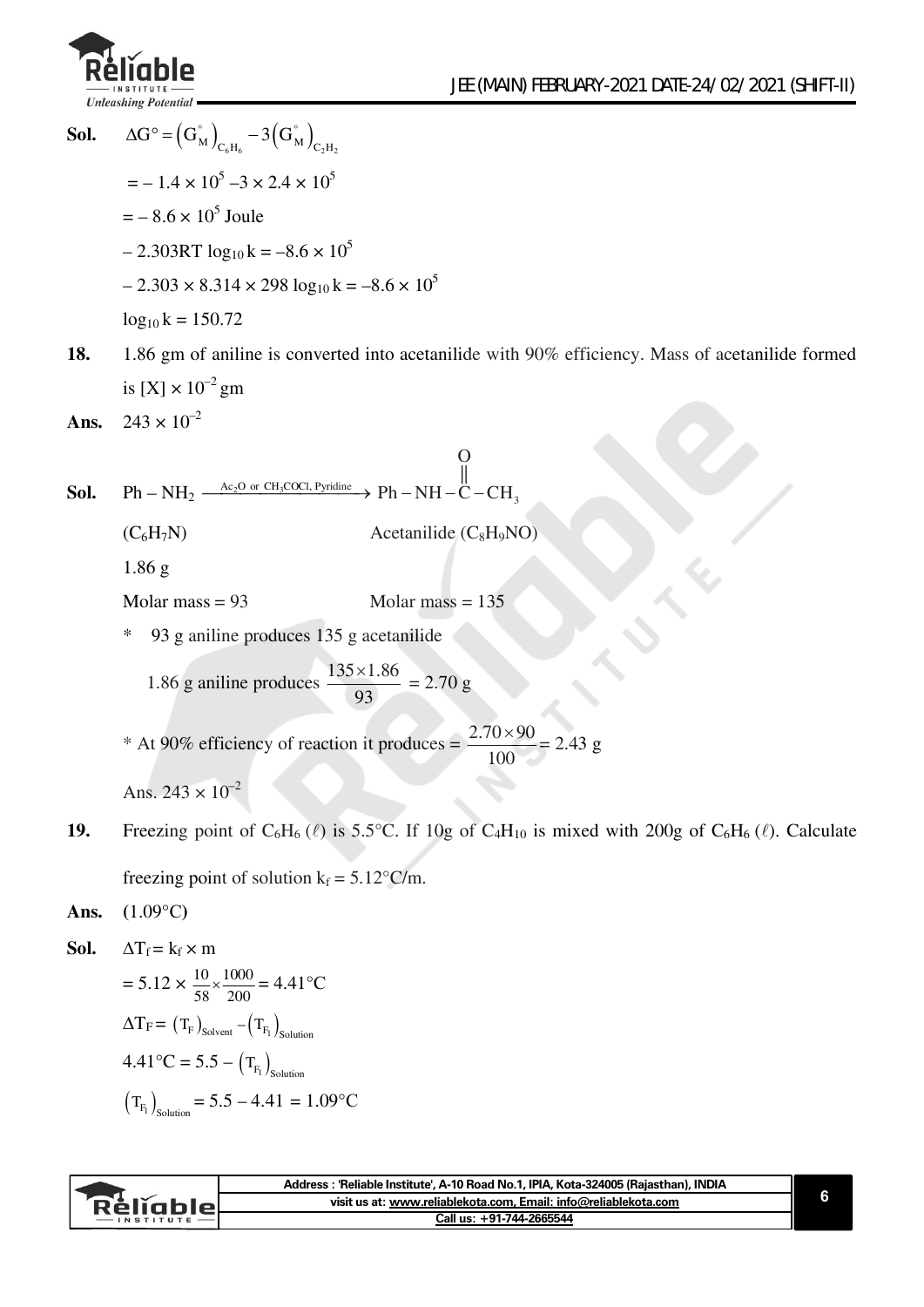

**20.** De-broglie's wavelength of a proton and an  $\alpha$ -particle is same. Calculate ratio of their velocities

Ans. 
$$
(4)
$$

$$
\text{Sol.} \qquad \lambda_{\rm p} = \lambda_{\alpha}
$$

$$
\frac{h}{m_{p}v_{p}} = \frac{h}{m_{\alpha}v_{\alpha}}
$$

$$
\frac{v_p}{v_\alpha} = \frac{m_\alpha}{m_p} \qquad \therefore m_\alpha = 4 \, m_p
$$

$$
\frac{v_p}{v_\alpha} = \frac{4m_p}{m_p} = 4
$$

Ans. 4

**21.** If  $[H^+]$  changed from 1M to  $10^{-4}$  M

Find change in electrode potential  $E_{MnO<sub>4</sub>/Mn<sup>+2</sup>}^{\circ}$ º  $E_{\text{MnO}_4^{\gamma}/\text{Mn}^{\pm 2}}^{*}, \left( \frac{\text{RT}}{\text{F}} = 0.059 \right)$ F  $\left(\frac{RT}{F} = 0.059\right)$ 

[Assume 
$$
[MnO_4^{\dagger}] = [Mn^{+2}] = 1M
$$
]

**Ans.** 0.3776 V

**Sol.** 
$$
5e^- + 8H^+ + MnO_4^- \longrightarrow Mn^{+2} + 4H_2O
$$

$$
E_1 = E^{\circ} - \frac{0.59}{5} \log_{10} \left[ \frac{1}{[H^+]^8} \times \frac{[Mn^{+2}]}{[MnO_4^-]} \right]
$$
  
\n
$$
= E^{\circ} - \frac{0.059}{5} \log_{10} \left[ \frac{1}{(1)^8} \right] = E^{\circ}
$$
  
\n
$$
E_2 = E^{\circ} - \frac{0.059}{5} \log_{10} \left[ \frac{1}{(10^{-4})^8} \times \frac{[Mn^{+2}]}{[MnO_4^-]} \right]
$$
  
\n
$$
= E^{\circ} - \frac{0.059}{5} \log_{10} \left[ 10^{32} \right]
$$
  
\n
$$
= E^{\circ} - \frac{0.059}{5} \times 32
$$
  
\n
$$
E_1 - E_2 = E^{\circ} - E^{\circ} + \frac{0.059}{5} \times 32
$$
  
\n
$$
= 0.3776 \text{ V}
$$

|                   | Address: 'Reliable Institute', A-10 Road No.1, IPIA, Kota-324005 (Rajasthan), INDIA |  |
|-------------------|-------------------------------------------------------------------------------------|--|
| Réliable          | visit us at: www.reliablekota.com, Email: info@reliablekota.com                     |  |
| $-$ INSTITUTE $-$ | Call us: +91-744-2665544                                                            |  |
|                   |                                                                                     |  |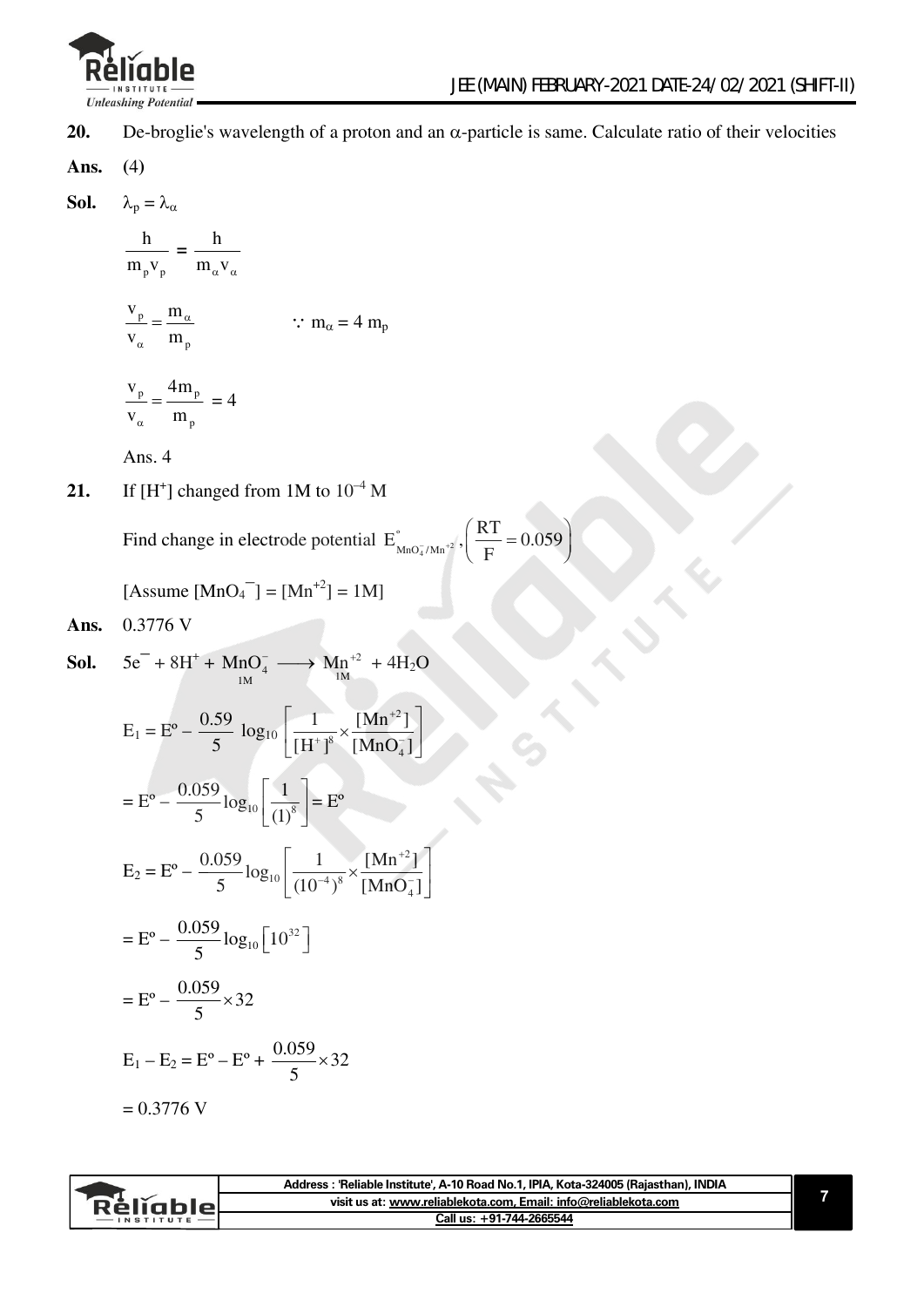

22. V ml of a hydrocarbon  $C_xH_y$  requires 6V ml of oxygen for complete combustion & forms 4V ml

of CO2. Determine y

**Ans. 8** 

**Sol.** 
$$
C_xH_y + \left(x + \frac{y}{4}\right)O_2 \longrightarrow X CO_2 \left(\frac{y}{2}\right)H_2O \left(\ell\right)
$$

**Volume-Volume V 6V 4V** 

$$
-41
$$

#### **Analysis**

| $\frac{V_{C_xH_y}}{1} = \frac{V_{CO_2}}{x}$            |         |
|--------------------------------------------------------|---------|
| $\frac{v}{1} = \frac{4v}{x}$                           | $x = 4$ |
| $rac{V_{C_xH_y}}{1} = \frac{V_{O_2}}{x + \frac{y}{4}}$ |         |
| $\frac{V}{1} - \frac{6V}{x + \frac{y}{4}}$             |         |
| $x + \frac{y}{4} = 6$                                  |         |
| $4 + \frac{y}{4} = 6$                                  |         |
| $\frac{y}{4} = 2$                                      |         |
| $y = 8$                                                |         |
| Formula C <sub>4</sub> H <sub>8</sub>                  |         |
|                                                        |         |

**23.** Sucrose  $\xrightarrow{\text{I order}}$  Glucose + Fructose

 $t_{1/2} = 3.33$  hour

 $f =$  fraction remaining of sucrose at 9 hour.

Find out value of  $100 \times \log \left( \frac{1}{2} \right)$ f

 $\left[\log_{10} 2 = 0.3\right]$ 

**Ans. (**81**)** 

|           | Address : 'Reliable Institute', A-10 Road No.1, IPIA, Kota-324005 (Rajasthan), INDIA |  |
|-----------|--------------------------------------------------------------------------------------|--|
| Réligble. | visit us at: www.reliablekota.com, Email: info@reliablekota.com                      |  |
|           | Call us: +91-744-2665544                                                             |  |